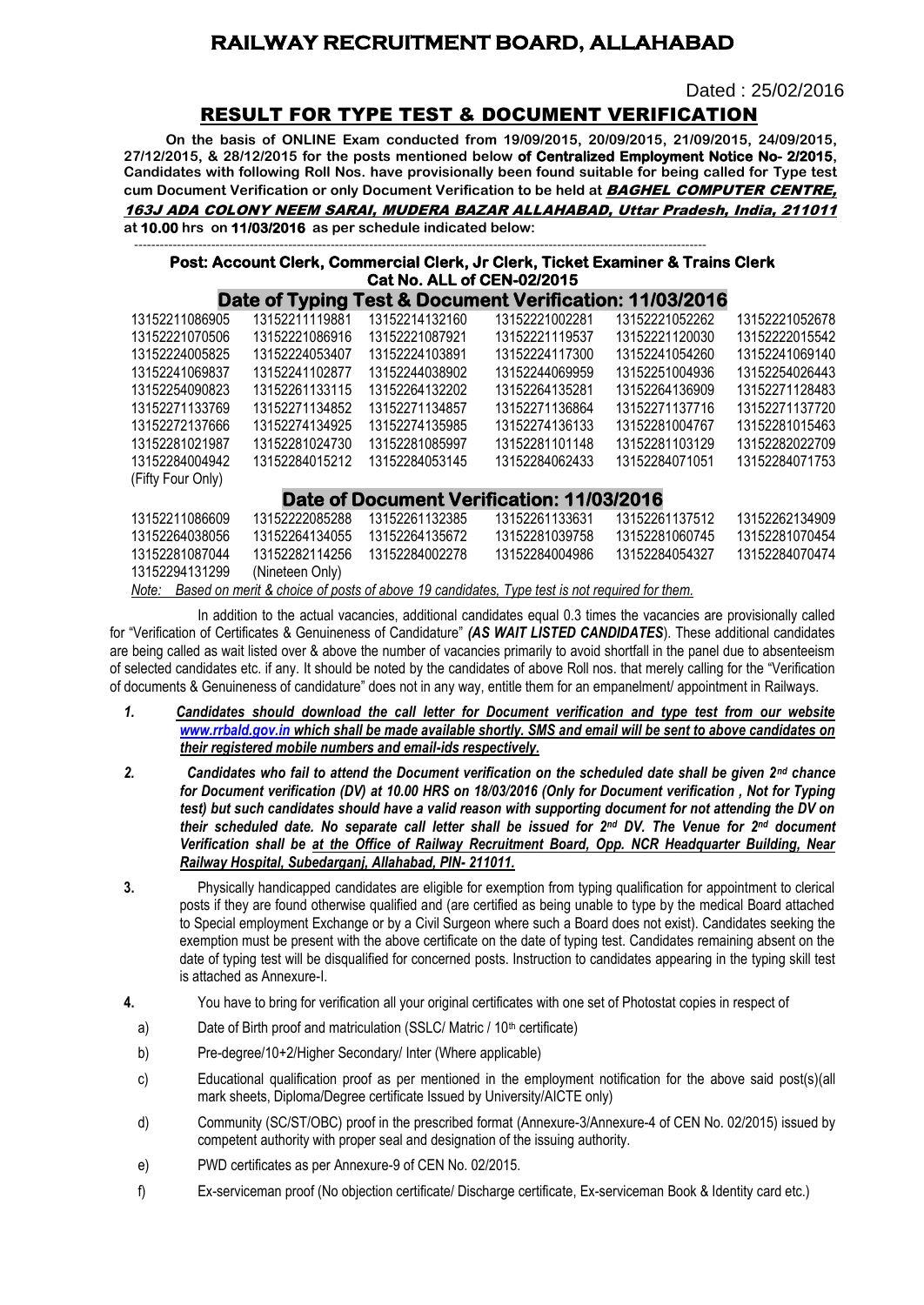# **RAILWAY RECRUITMENT BOARD, ALLAHABAD**

- g) No objection proof (NOC) from the competent authority, if already employed in Railway or any Government department /public sector undertaking with all services particulars (**Date of appointment, present designation etc.)** *if the NOC is not produced during the document verification the candidature will be rejected as per para 5(B) (Vi & 12 of CEN No. 02/2015.*
- **5.** Candidate must ensure that his/her name, date of birth, father name and other particulars in the original certificates match with entries made in application.
- **6.** In case of variation in name /father's name/initial etc. necessary affidavit to be obtained from notary stating the name as filled in application and that appearing in all certificates refers to the same person and submitted at the time of verification.
- **7.** Please note the OBC candidates have to submit latest community certificates with non- creamy layer certification which is not more than one year old as on the date of verification.
- **8.** You are also required to submit 03 copies of your recent passport size photograph.
- **9. For SC/ST candidates free Travel pass is attached with the call letter**. At the time of obtaining **reservation and travelling**, the reservation Clerk or Ticket checking staff will ask for original SC/ST certificates for verification of genuineness of the candidate.
- **10.** You may please note that candidature of those candidates who fail to produce original certificates in support of their date of birth/ qualification/community in proper format/ proof of Ex-serviceman/ Proof of PWD/ NOC on the day of counseling/ verification is liable to be forfeited without any further notice.
- **11. The onus of proving the eligibility for the post concerned and the genuineness of the other averments made in the initial application shall rest with the candidates. Their candidature would be purely provisional and would be liable to br cancelled, at any stage of recruitment or thereafter, in case of any inconsistency is noticed at the stage of document verification or later.**
- **12. No further time will be allowed for submission of certificates.**
- **13.** In order to avoid shortfall in the panel, the number of candidates being called for document verification is more than the actual number of vacancies.
- **14. As per para 13 of CEN No. 02/2015 furnishing any false information to the RRB or using unfair means in the examination or deliberate suppression of any information at any stage will render the candidate disqualified and debarred from appearing at any selection or examination for appointment on the Railways or to any other Govt. service and if appointed the service of such candidate is liable to be terminated.**
- **15.** *The final selection of the candidates will be subject to number of vacancies available, performance in the Computer based examination and verification of all original certificates and satisfaction of all prescribed criteria.*
- **16.** Candidature once empanelled for any of the posts depending on his/her choice/ merit position will not be considered for alternative appointment later if he/she is found medically unfit.
- **17.** Candidates can download all the annexure, format, and access the results from our websit[e www.rrbald.gov.in](http://www.rrbald.gov.in/)

**IMPORTANT**: Beware of the touts who may misguide the candidates with false promises of getting them selected for the job on illegal consideration. The recruitment process in the RRB exams is fully computerized and the selection is based purely on the merit of candidates.

While every care has been taken in preparing the above result, the possibility of inadvertent errors can not be ruled out. The Board reserves the right to rectify the same later on. *Results/notices also available on RRB/Allahabad website*  **[www.rrbald.nic.in](http://www.rrbald.nic.in/) & www.rrbald.gov.in Help line tele no. 0532-2222585**

**'Serving Customers with a Smile'**

 **CHAIRMAN**